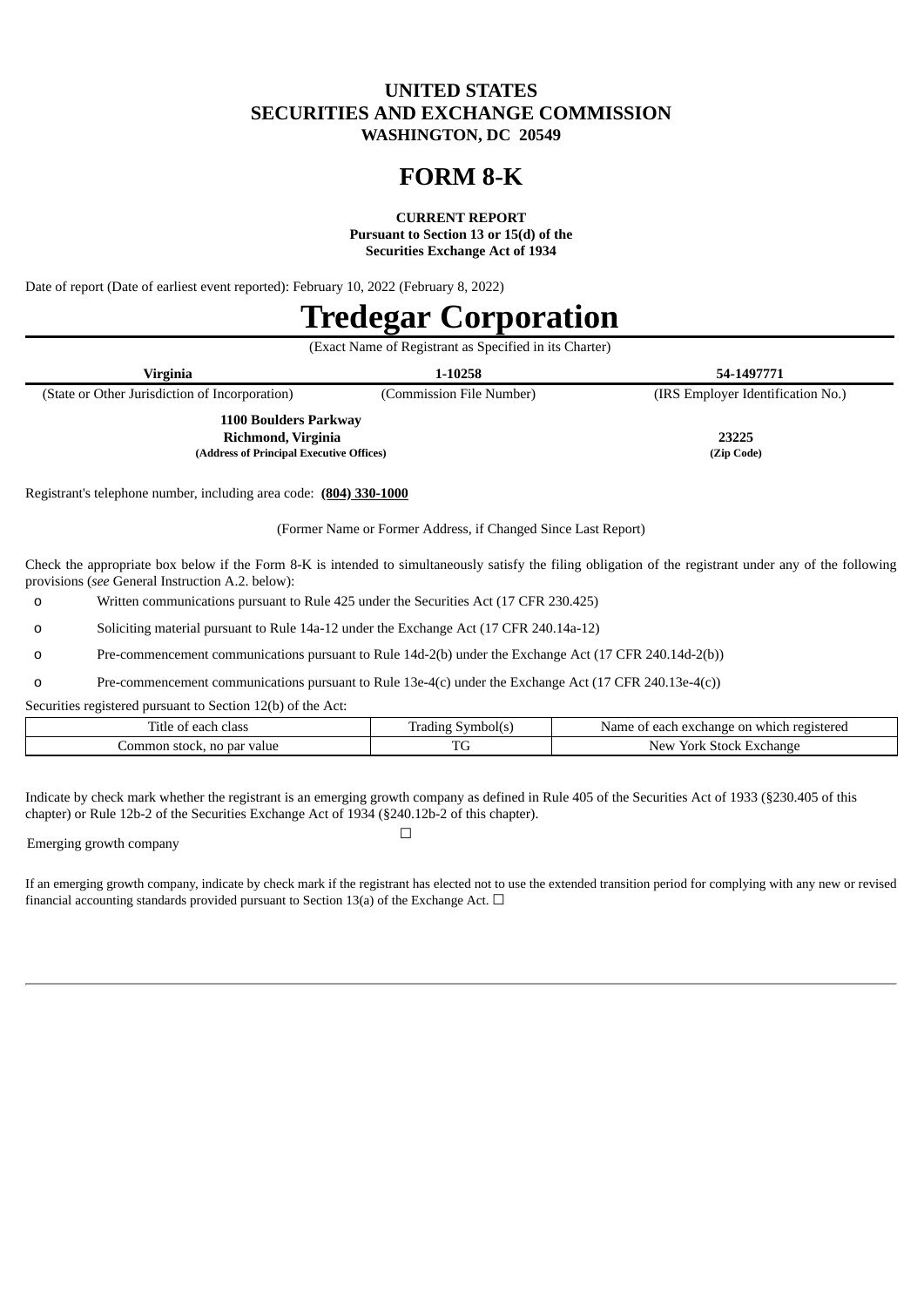#### **Item 8.01** *Other Events*

On February 8, 2022, the Board of Directors of Tredegar Corporation ("Tredegar") adopted a resolution to terminate its frozen defined benefit pension plan. The termination and settlement process, which preserves retirement benefits due to participants but changes the ultimate payor of such benefits, is expected to take up to 24 months to complete, subject to receipt of customary regulatory approvals. In connection therewith, on February 9, 2022, the Company borrowed funds under its revolving credit agreement to contribute \$50 million to the pension plan to reduce its underfunding and as part of a program within the pension plan to hedge or fix the expected future contributions that will be needed by the Company through the settlement process. A copy of the press release issued by the Company in connection with the foregoing is being filed as Exhibit 99.1 to this Current Report on Form 8–K and is incorporated by reference into this Item 8.01.

# **Item 9.01** *Financial Statements and Exhibits.*

**Exhibit No. Description**

(d) Exhibits.

| 99.1 | Press Release issued on February 10, 2022                                                  |
|------|--------------------------------------------------------------------------------------------|
| 104  | Cover Page Interactive Data File (formatted in <i>iXBRL</i> and contained in Exhibit 101). |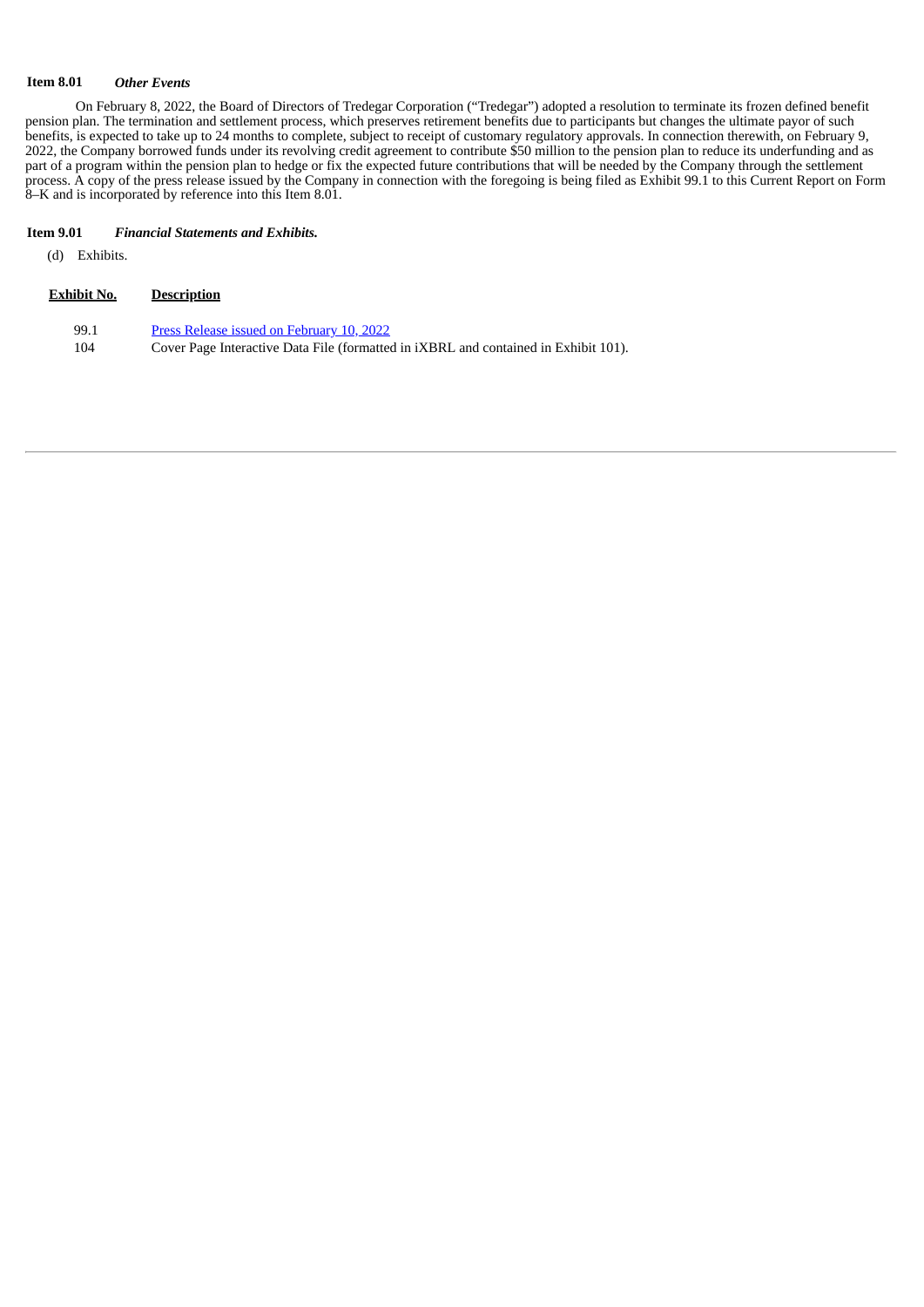### **SIGNATURES**

Pursuant to the requirements of the Securities Exchange Act of 1934, the Registrant has duly caused this report to be signed on its behalf by the undersigned hereunto duly authorized.

# **TREDEGAR CORPORATION**

Date: February 10, 2022 By: /s/ Kevin C. Donnelly

Kevin C. Donnelly Vice President, General Counsel and Corporate Secretary